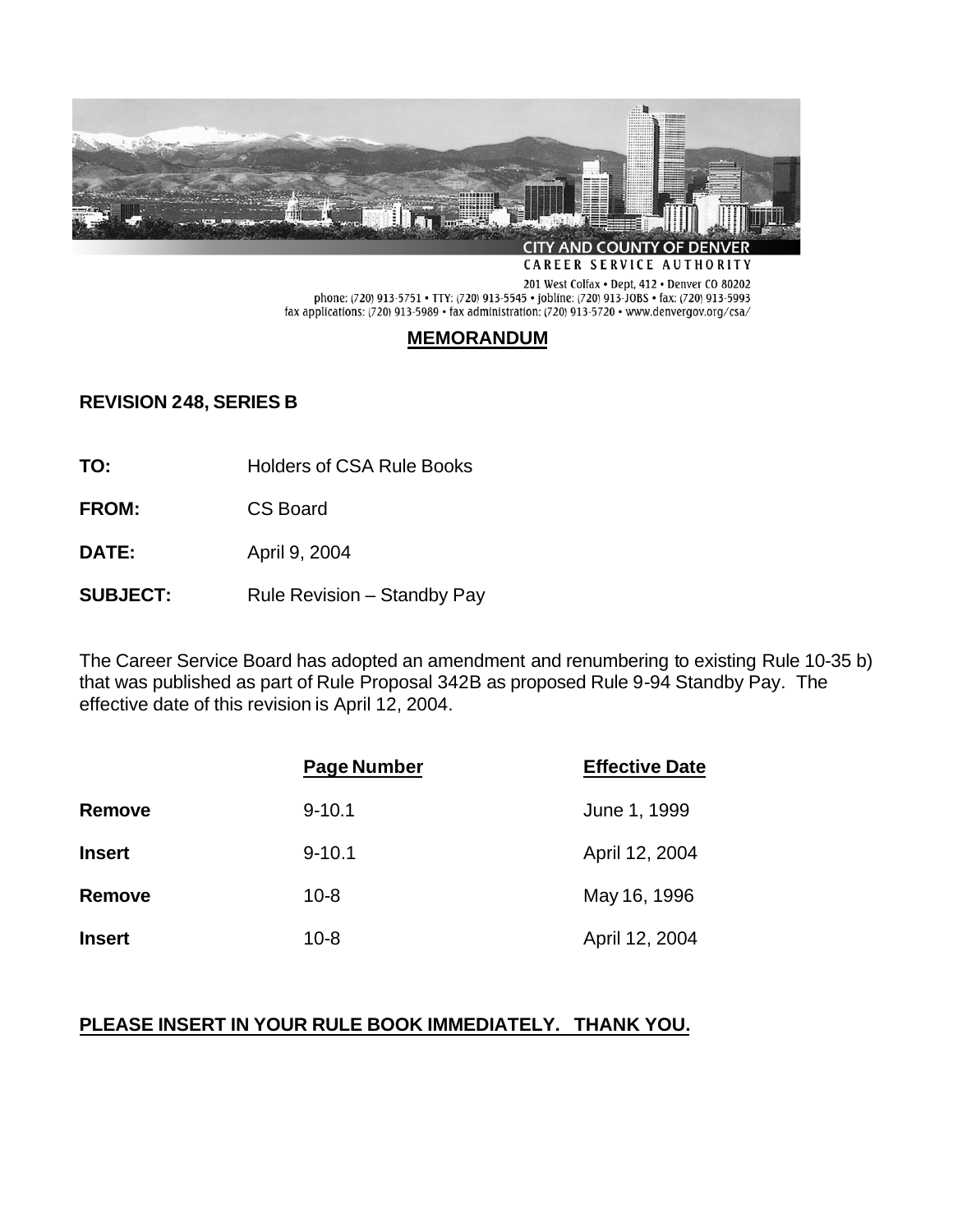### 9-93 Health Care Differential

Certain health care classifications are eligible for a health care differential. The classes eligible to receive a health care differential are contained on the Career Service Board's approved list of classes.

### Health care differential shall be paid under the following conditions:

A. In addition to the shift differential authorized in paragraph 9-91 a) 1), of these personnel rules, employees on the health care differential list shall be paid at the rate of one dollar and thirty-one cents (\$1.31) per hour for any shift with at least fifty percent of its time between 3:00 p.m. and 10:59 p.m. In addition to the shift differential authorized in paragraph 9-91 a) 1), shifts with at least fifty percent of the time between 11:00 p.m. and 6:59 a.m. shall be paid at the rate of two dollars and fifty cents (\$2.50) per hour for the entire shift.

Any shift with fifty percent of its time between 3:00 p.m. and 10:59 p.m. and fifty percent of its time between 11:00 p.m. and 6:59 a.m. shall receive the health care differential rate of the 11:00 p.m. to 6:59 a.m. shift for the entire shift.

- B. Weekend health care differential: the listed classes shall also receive one dollar and eighty-five cents (\$1.85) per hour for weekend shifts. Any shift with at least fifty percent of its time between 11:00 p.m. Friday and 10:59 p.m. Sunday shall receive the weekend health care differential.
- 9-94 Standby Pay:

(Renumbered and Revised effective 4/12/04; 248B)

- A) Appointing authorities may schedule overtime eligible employees to be on standby only when there is a reasonable anticipation that the employee will have to respond and perform work immediately. Such employees shall receive an amount equal to one and one half (1 1/2) hours of work at the employee's straight time hourly rate for each eight hours the employee is on standby duty.
- B) To be eligible for standby pay, all of the following must exist: 1) The employee must be overtime eligible and be available by pager, cellular phone, or telephone;

2) Be available to respond to a call and perform work within a designated amount of time not to exceed two hours;

3) Be in a non-impaired condition that allows the employee to safely perform job duty assignments; and

4) Be subject to disciplinary action if he or she does not respond to the call within the designated amount of time.

When an overtime eligible employee on standby is required to perform work, standby pay will be suspended and the employee will be paid basic pay or overtime pay, as appropriate, for the period the employee actually performs work.

C) Call-out Duty: An employee who merely carries a cellular telephone or pager as a routine part of his or her job duties is not eligible for standby pay when there is not an expectation for immediate response and/or an immediate requirement to perform work.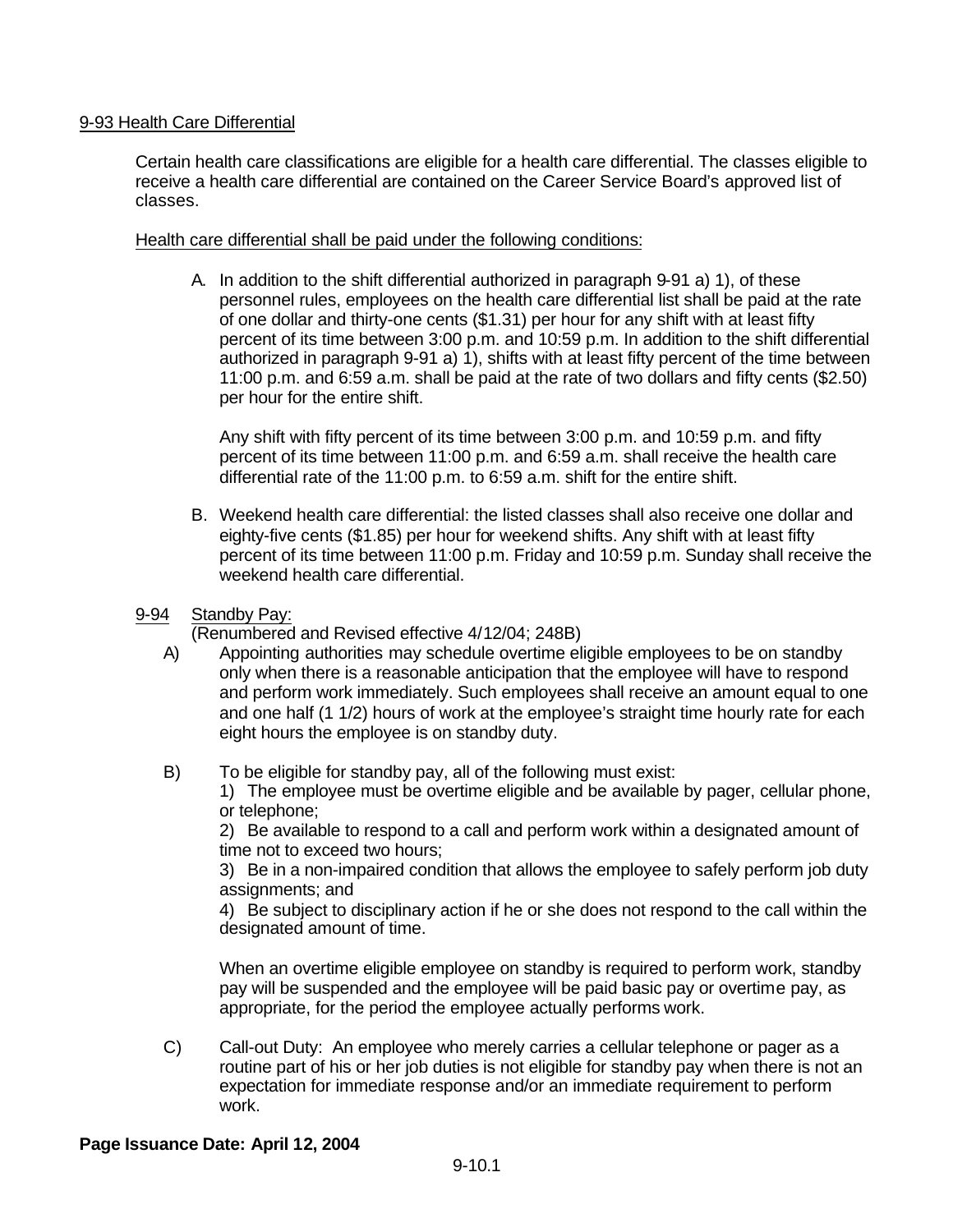4) Sick leave: All sick leave days to the credit of employees shall be converted to equivalent credits in hours on the effective date of the plan. All accruals and discharges of sick leave credits under Section 11-30 Sick Leave shall be expressed in hours. Future accruals of sick leave shall be converted at the rate of eight (8) hours per work day accrued; future discharges shall be computed at the rate of ten (10) hours per work day discharged.

When an appointing authority or the Personnel Director has reason to believe that the ten (10) hour, four (4) day schedule has not served the best interests of the city, the appointing authority shall investigate the merits of continuing the schedule. The appointing authority may at his discretion, discontinue the ten (10) hour work schedule upon written notification to the Personnel Director specifying the reasons for his decision.

- b) (Reserved effective 4/12/04, 248B)
- c) Compensatory time plans: For employees holding unlimited full-time positions who, during certain period of the year, are required to work considerably more hours than the standard work week, and in other periods, fewer hours than the standard work week, the appointing authority may present a special compensatory time plan to the Personnel Director for his approval. The Personnel Director may approve such special compensatory time plan for certain classifications of work, individual employees, or specific units or agencies. Such compensatory time plan shall be requested in writing, and shall be subject to the following provisions: (Effective November 1, 1980; Rules Revision Memo 127A)
	- 1) It will provide for the accrual of compensatory time on a straight time basis in those periods of the year which require a work week longer than forty (40) hours and the discharge of such time credits in those periods which require a work week of less than forty (40) hours.
	- 2) The agency shall keep records on the accrual of compensatory time and its use and shall make periodic reports to the Personnel Director on the form and on the dates that he shall specify.